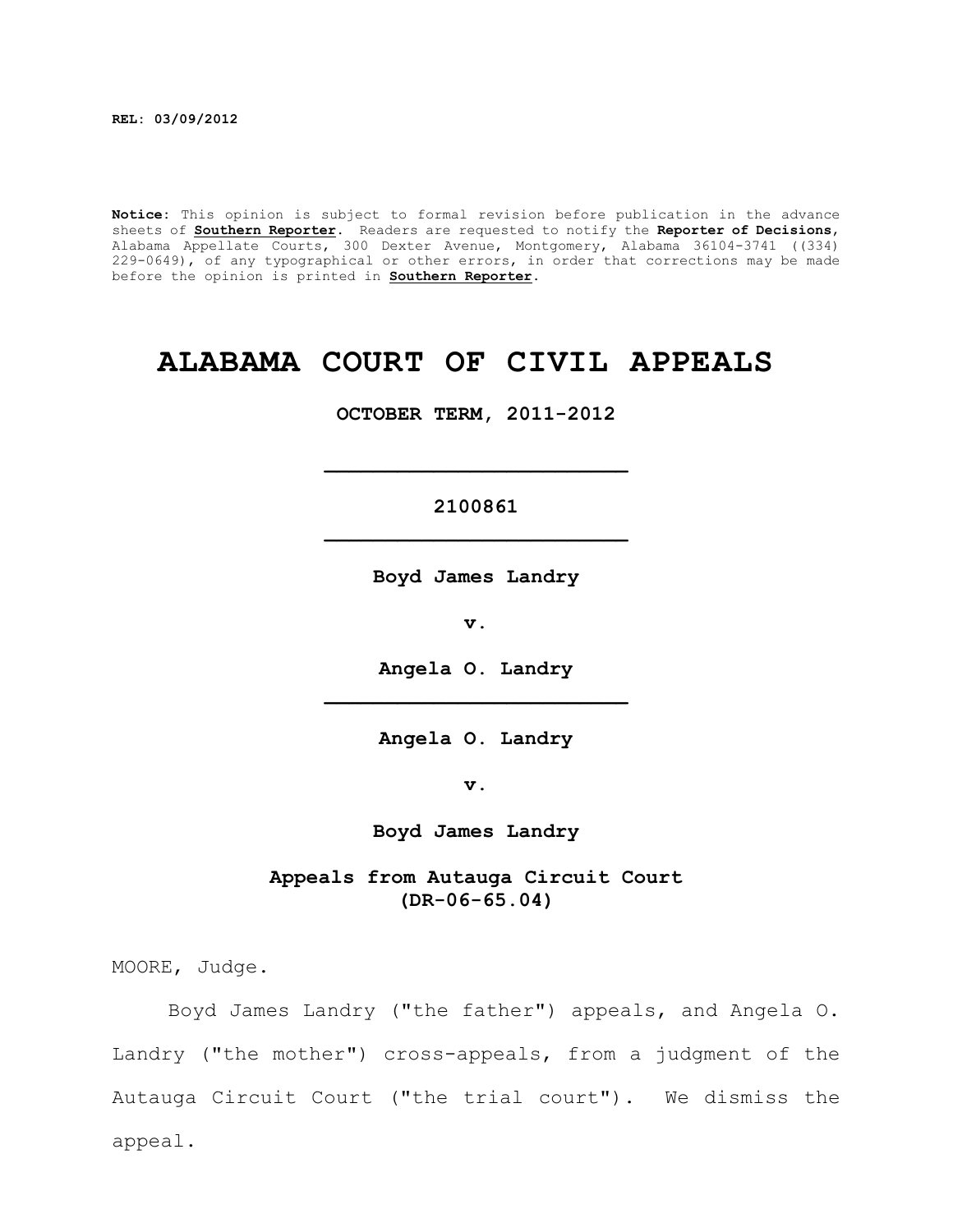# Background

The trial court divorced the father and the mother in 2007; as part of the divorce judgment, the father was ordered to pay, among other things, child support. On April 28, 2010, the father filed a petition in the trial court to modify his child-support obligation, and the mother subsequently counterclaimed, seeking to hold the father in contempt. Those issues were tried before the trial court on November 16, 2010. On November 18, 2010, the trial court entered an order addressing those issues, and, on December 27, 2010, the father appealed. This court assigned the father's appeal case no. 2100340.

On April 26, 2011, this court dismissed the father's appeal because it was taken from a nonfinal judgment. See Landry v. Landry (No. 2100340, April 26, 2011), So. 3d (Ala. Civ. App. 2011) (table). This court issued its certificate of judgment on May 17, 2011.

On February 28, 2011, while case no. 2100340 was still pending on appeal, the trial court entered a judgment addressing the father's petition to modify child support and

2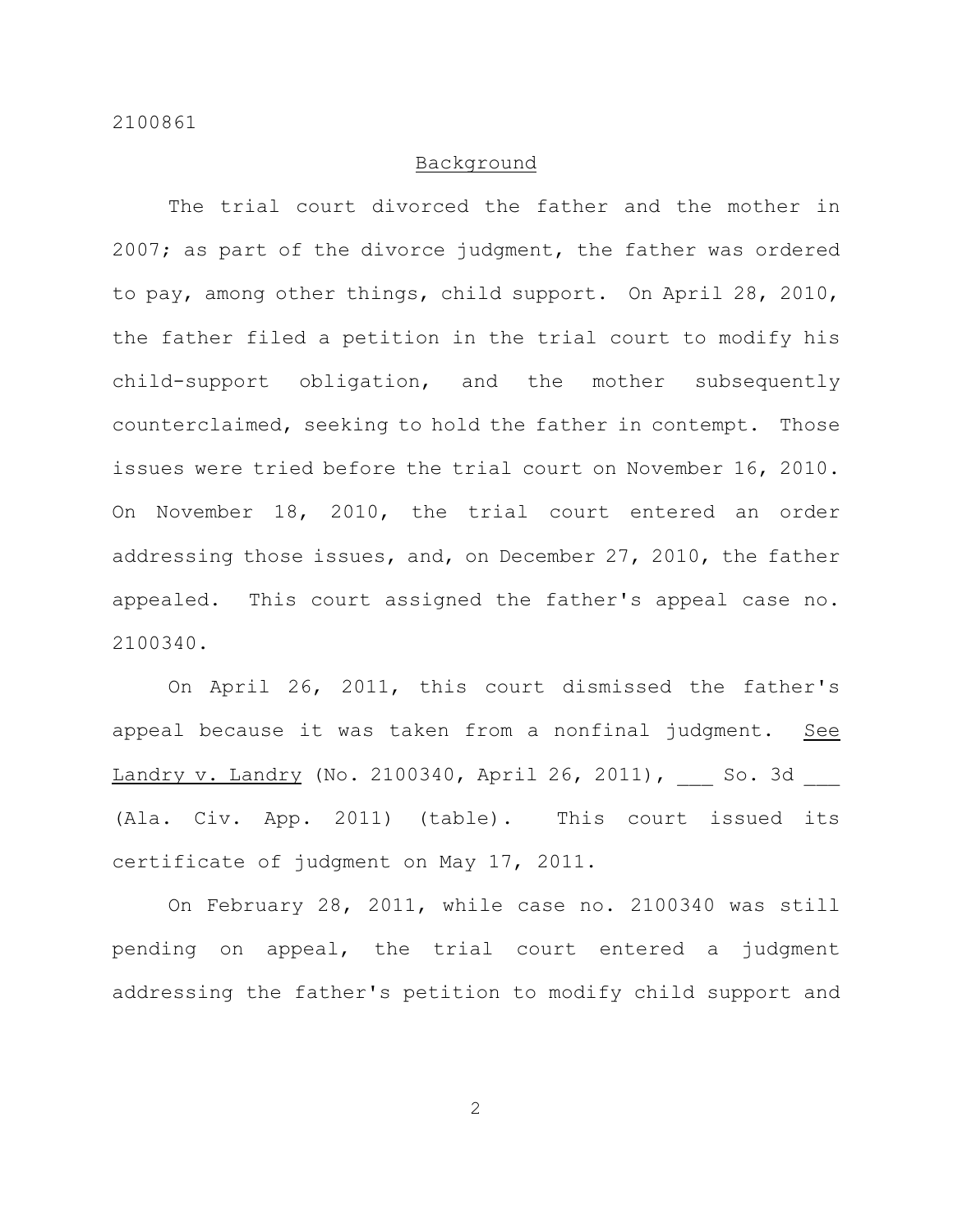#### 2100861

the mother's counterclaim for contempt. In that judgment, the

trial court stated:

"Case called November 16, 2010, and testimony being taken on the issue of a Petition to Modify the child support being paid by [the father] to [the mother].

"Court finds that the child support award shall be modified to \$277.80 per month to be paid by [the father] to [the mother], the award of child support in compliance with Rule 32, [Ala. R. Jud. Admin.]. New award of child support to commence March 1, 2011.

"Case further called on Counter-claim for contempt. [The father] found to be in arrears in the sum of \$23,776.31 for child support, medical expense[s], home equity mortgage payment to the date of the hearing. Arrearage set in this amount this date."

On March 30, 2011, the father filed a motion to alter, amend, or vacate the trial court's February 28, 2011, judgment. The father also filed a separate motion for a new trial on that same date.<sup>1</sup> The father filed a notice of appeal on June 10, 2011, and the mother cross-appealed. This court assigned that appeal and cross-appeal case no. 2100861.

 $1$ The father filed various other motions in the trial court that are not relevant to our resolution of this appeal.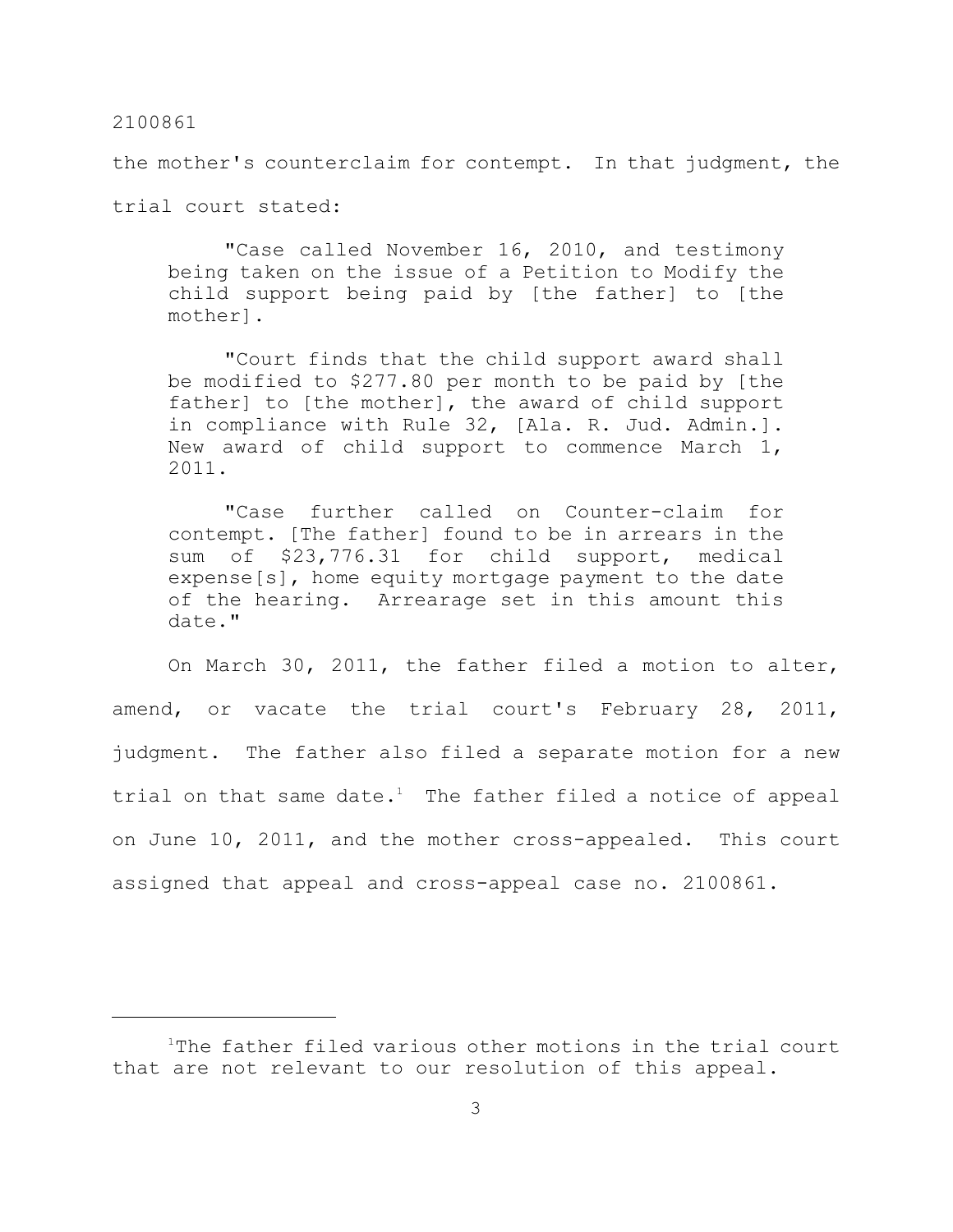# Analysis

Although neither party has raised the issue of this court's jurisdiction, "jurisdictional matters are of such magnitude that we take notice of them at any time and do so even ex mero motu." See Nunn v. Baker, 518 So. 2d 711, 712 (Ala. 1987). "It is well settled that '[o]nce an appeal is taken, the trial court loses jurisdiction to act except in matters entirely collateral to the appeal.'" Portis v. Alabama State Tenure Comm'n, 863 So. 2d 1125, 1126 (Ala. Civ. App. 2003) (quoting Ward v. Ullery, 412 So. 2d 796, 797 (Ala. Civ. App. 1982)). Further,

"Alabama law is clear that '[j]urisdiction of a case can be in only one court at a time.' Ex parte State ex rel. O.E.G., 770 So. 2d 1087, 1089 (Ala. 2000). Furthermore, 'while an appeal is pending, the trial court "can do nothing in respect to any matter or question which is involved in the appeal, and which may be adjudged by the appellate court."' Reynolds v. Colonial Bank, 874 So. 2d 497, 503 (Ala. 2003) (quoting Foster v. Greer & Sons, Inc., 446 So. 2d 605, 608 (Ala. 1984))."

Johnson v. Willis, 893 So. 2d 1138, 1141 (Ala. 2004).

In Johnson, the appellants filed an appeal after the trial court in that case had entered a preliminary injunction. 893 So. 2d at 1140-41. During the pendency of that appeal, the trial court purported to enter a permanent injunction.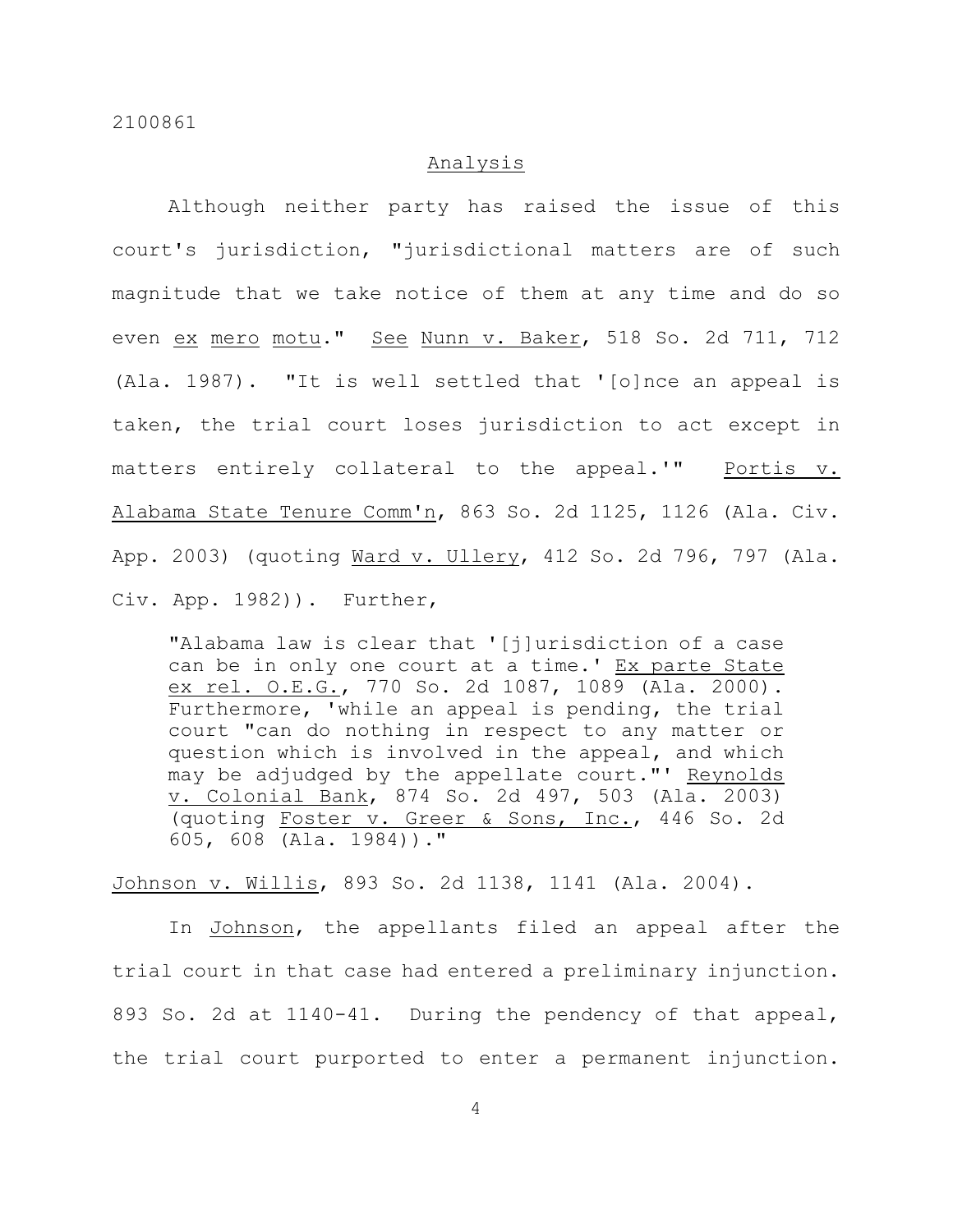### 2100861

893 So. 2d at 1141. The Alabama Supreme Court determined that the trial court lacked jurisdiction to make the injunction permanent during the pendency of the appeal from the preliminary injunction. Id.

We also note that, until an appellate court enters its certificate of judgment, its decision is not yet final and its jurisdiction over a case is not terminated. See Rule 41(a), Ala. R. App. P. (an appellate court's "certificate of judgment ... shall issue 18 days after the entry of judgment unless the time is shortened or enlarged by order"); see also Portis, 863 So. 2d at 1126; and Veteto v. Yocum, 792 So. 2d 1117, 1119 (Ala. Civ. App. 2001). Our certificate of judgment in case no. 2100340 was issued on May 17, 2011; as a result, the trial court did not reacquire jurisdiction over the case until that date.

As in Johnson, supra, the trial court in this case lacked jurisdiction to enter its February 28, 2011, judgment because, at that time, the father's appeal in case no. 2100340 remained pending before this court. Because the issues addressed in the trial court's February 28, 2011, judgment were before this court when the trial court purported to enter its February 28,

5